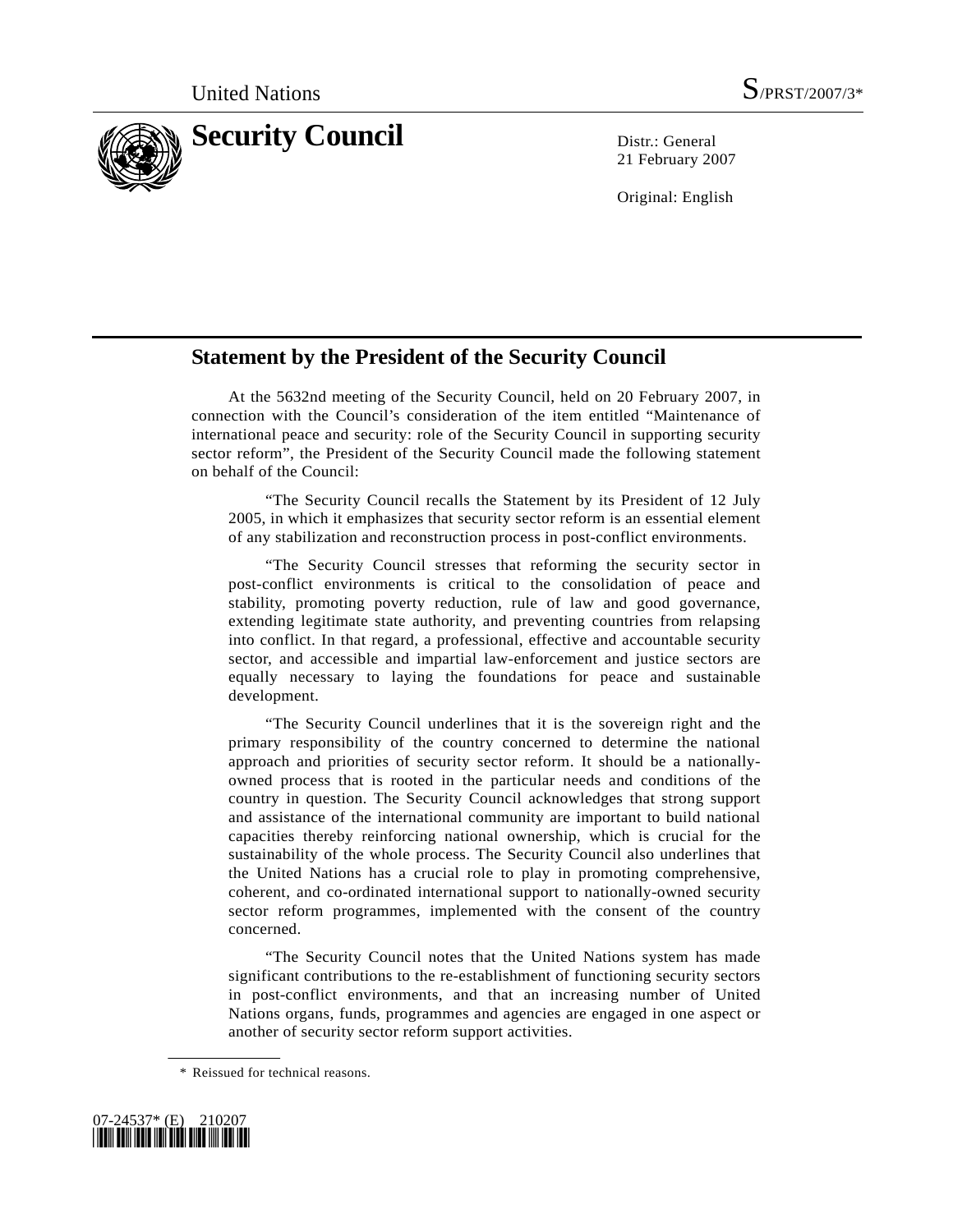"The Security Council acknowledges the contribution that non-UN actors, in particular regional, sub-regional and other intergovernmental organisations, including international financial institutions, and bilateral donors as well as non-governmental organizations, can bring in supporting nationally-led security sector reform programmes.

 "The Security Council recognises the need when mandating a United Nations operation to consider, as appropriate, and taking into account the concerns of the Member State and other relevant actors, the national security sector reform priorities, while laying the foundation for peace consolidation, which could, inter alia, subsequently enable timely withdrawal of international peacekeepers. The Security Council notes the importance of close interaction among different United Nations system entities, and other relevant actors, in order to ensure that security sector reform considerations are adequately covered during implementation of Security Council mandates.

 "The Security Council underlines that security sector reform can be a long-term process that continues well beyond the duration of a peacekeeping operation. In that regard, the Security Council emphasises the important role that the Peacebuilding Commission can play in ensuring continuous international support to countries emerging from conflict. The Security Council takes note of the work already carried out by the Peacebuilding Commission concerning Burundi and Sierra Leone and requests it to continue advising the Council on the issue of security sector reform in the framework of its activities related to these countries. The Security Council requests the Peacebuilding Commission to include consideration of security sector reform programmes in designing integrated peacebuilding strategies for its continued engagement with those countries, with a view to developing best practices regarding comprehensive, coherent, and nationally-owned security sector reform programmes.

 "The Security Council emphasises that security sector reform must be context-driven and that the needs will vary from situation to situation. The Security Council encourages states to formulate their security sector reform programmes in a holistic way that encompasses strategic planning, institutional structures, resource management, operational capacity, civilian oversight and good governance. The Security Council emphasises the need for a balanced realisation of all aspects of security sector reform, including institutional capacity, affordability, and sustainability of its programs. The Security Council recognises the inter-linkages between security sector reform and other important factors of stabilisation and reconstruction, such as transitional justice, disarmament, demobilisation, repatriation, reintegration and rehabilitation of former combatants, small arms and light weapons control, as well as gender equality, children and armed conflict and human rights issues.

 "In light of the above, the Security Council acknowledges the need for a comprehensive report of the Secretary-General on United Nations approaches to security sector reform, to foster its implementation in post-conflict environments, and expresses its readiness to consider such a report within the scope of its prerogatives under the UN Charter. The report should identify lessons learned, core security sector reform functions that the United Nations